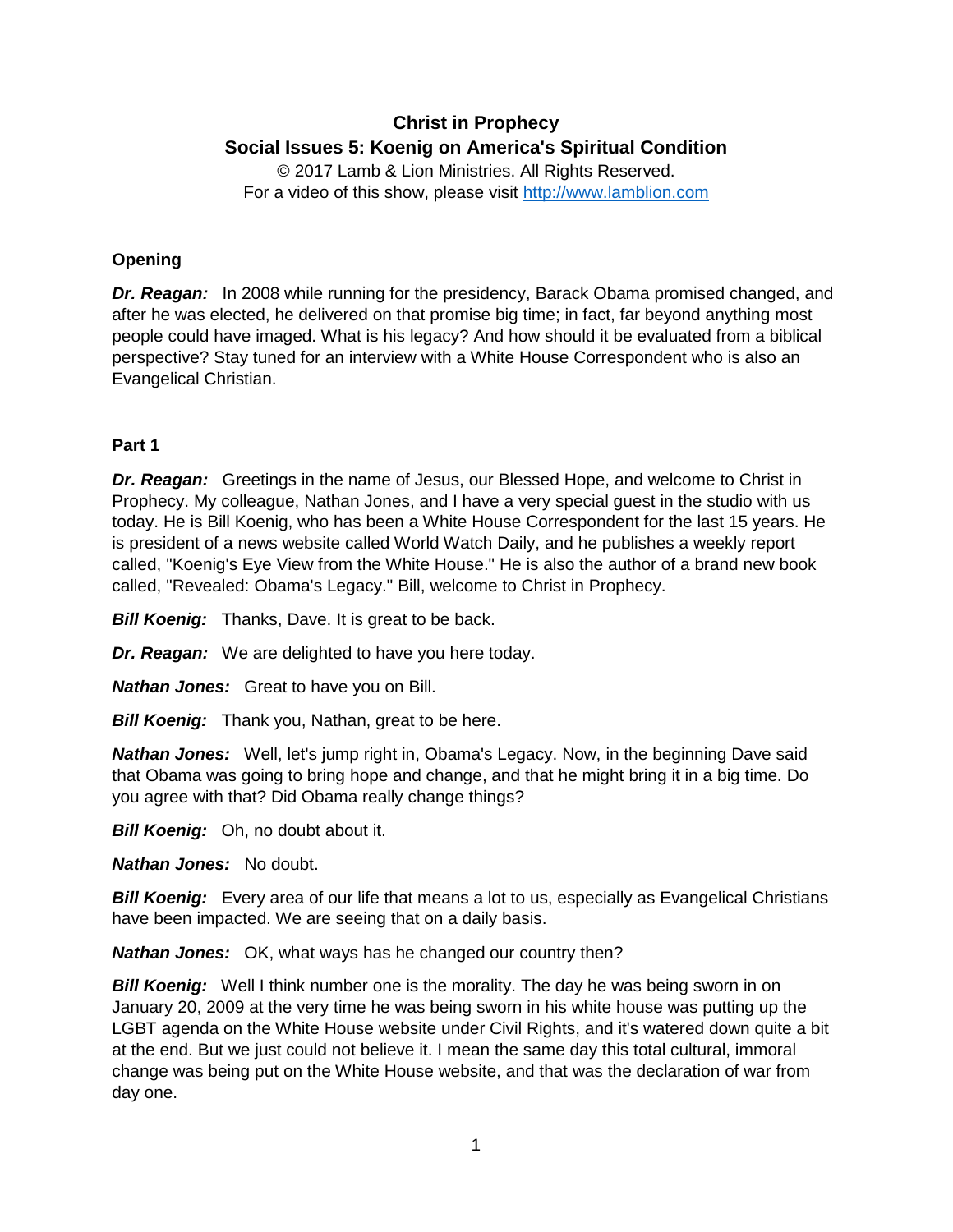*Dr. Reagan:* Well I guess that is what prompted you to make this statement because I have a statement that really jumped out at me from your book, in which you said, "Barack Obama," and I'm quoting you, "has done more to promote immorality and perverse sexuality than any man in American history."

**Bill Koenig:** Hate to ever have to put it that way Dave, but that's what happened. I mean we are dealing with that on a daily basis. Today just think what it's like for Christians in the workplace. Just think what it was like for Christians in Obama's military. And the difficulty for chaplains. I mean every area of our life, we're considered the enemy. We're considered the problem. We're considered the bigots, and it started with what I--

*Dr. Reagan:* Who would have ever imagined that the day would come when the White House would be lite up with the colors of the moral perversion movement?

*Bill Koenig:* Absolutely. Absolutely, June 26--

**Dr. Reagan:** It's like I'm going to cram it down your throat.

*Nathan Jones:* Or that we'd fight for transgender to be in, you know men to be into women's bathrooms. And the sport leagues fighting to get that. It is almost like overnight the country turned towards transgenderism and homosexuality. When before they were very reserved about it.

**Bill Koenig:** No doubt about it. I think what happened is during Clinton's eight years in office his June was the National Day of Pride month.

*Dr. Reagan:* Yeah, every June.

**Bill Koenig:** And then President Bush, George W. Bush had nothing like that. Nothing in June. And then when Obama took over June was the LBGT and then they added Q later in case you don't know what you are.

# *Nathan Jones:* Yeah.

*Dr. Reagan:* Well you know that used to just enrage me, and it still does when he would declare June as the month to celebrate sexual perversion. And I would write him every year. I would get on the internet and send a message to the White House. I didn't expect any answer. I didn't expect him to read it. But I just had to do it, and I would object. But one year I decided to take a different approach. And that year I decided to get sarcastic. So, what I did is I said, "Mr. President, You say that you believe in equal opportunity for everyone, non-discrimination. Why are you discriminating in your in the declaration you're making each June where you celebrate lesbian, bi-sexual, homosexual, and it goes on and on." I said, "Why didn't you add prostitution? Why didn't you add adultery? Why didn't you add pedophile? I mean why don't we just take all the moral perversions and put them in there? Why are you discriminating?"

**Bill Koenig:** Yeah, it leads to those things. And it gets worse, and worse. And unfortunately in my chapter "LGBT- He Owns It" no leader in the world had a great influence on the spreading of LGBT around the world and same-sex marriage as him. And we fight it here Dave with a Christian population that's pretty substantial. What about the small little countries around the world that have hardly any Christians? And it just came right into those countries so quickly.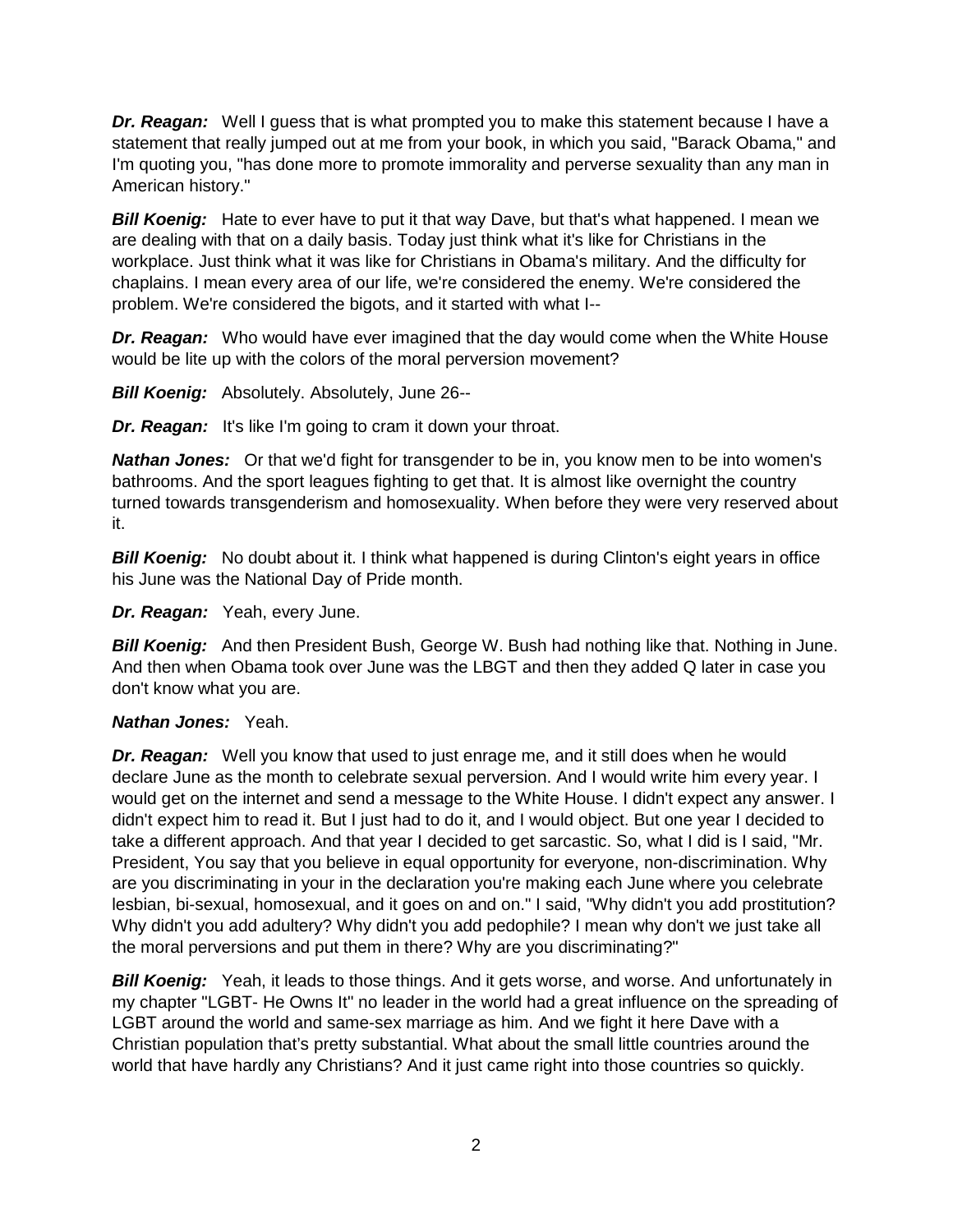*Dr. Reagan:* Every time he visited an African country he had to you know just unload on this issue.

**Bill Koenig:** And even used funds--

*Dr. Reagan:* Lectured them.

**Bill Koenig:** Exactly. And even used federal funds saying get in line with LGBT or its going to affect our foreign aid to your country.

*Dr. Reagan:* Well, I know that as a White House Correspondent you must have been very frustrated about the fact that we've got a terrible civil war going on in Syria. We've got Iran threatening the world. We've got North Korea lead by a crazy man. And all these problems and we in America are focusing on whether or not a man could go into a woman's bathroom.

*Bill Koenig:* Total obsession.

*Dr. Reagan:* Total obsession.

**Bill Koenig:** And what has happened is these LGBT activists have worked their way into guest relations where they're in charge of who gets on as a guest with major TV networks. They've worked their way into positions of influence in corporate America. Into sports leagues. I mean look what happened in North Carolina.

*Nathan Jones:* Yeah the bathroom law.

*Bill Koenig:* Look what happened to the state of North Carolina just basically their bill after Charlotte said you know we need to open up bathrooms.

*Dr. Reagan:* The Word of God says that if you rebel against Him, He is going to step back, He's going to lower the hedge of protection, He's going to allow sin to multiply. In fact in Romans 1 three times and the last time He steps back it says He will deliverer the nation over to a depraved mind. I think that's where we are.

**Bill Koenig:** Yeah, sadly that's true. I mean when you think about it a couple good examples here Secretary Gates in the Pentagon said that President Obama showed hardly, if any emotion at all about the plight of the military, and other things that are necessary in terms of our readiness, preparation, and our budgets. But he was very involved with getting rid of Don't Ask, Don't Tell.

### *Dr. Reagan:* Yes.

**Bill Koenig:** Great interest in that. Same thing with Islam. A Muslim apologist. He showed no emotion about the plight of Christians being persecuted and slaughtered for their faith in the Middle East. But a lot of emotion about bringing refugees from the Middle East, Northern Africa into America.

*Dr. Reagan:* Yeah. Kelly Shackelford the head of the Liberty organization here in the Dallas area, one of the greatest defenders of the Christian faith in this country has said over and over again, "The average Christian says, 'Well, you know if homosexuals want to marry that's fine. What does that have to do with me? It doesn't have anything to do with me." And he said over and over, "It's going to impact everyone. Everyone." Because for example you apply for a job the sexual perversion mafia, which is what I call them. Now they get on the internet, they see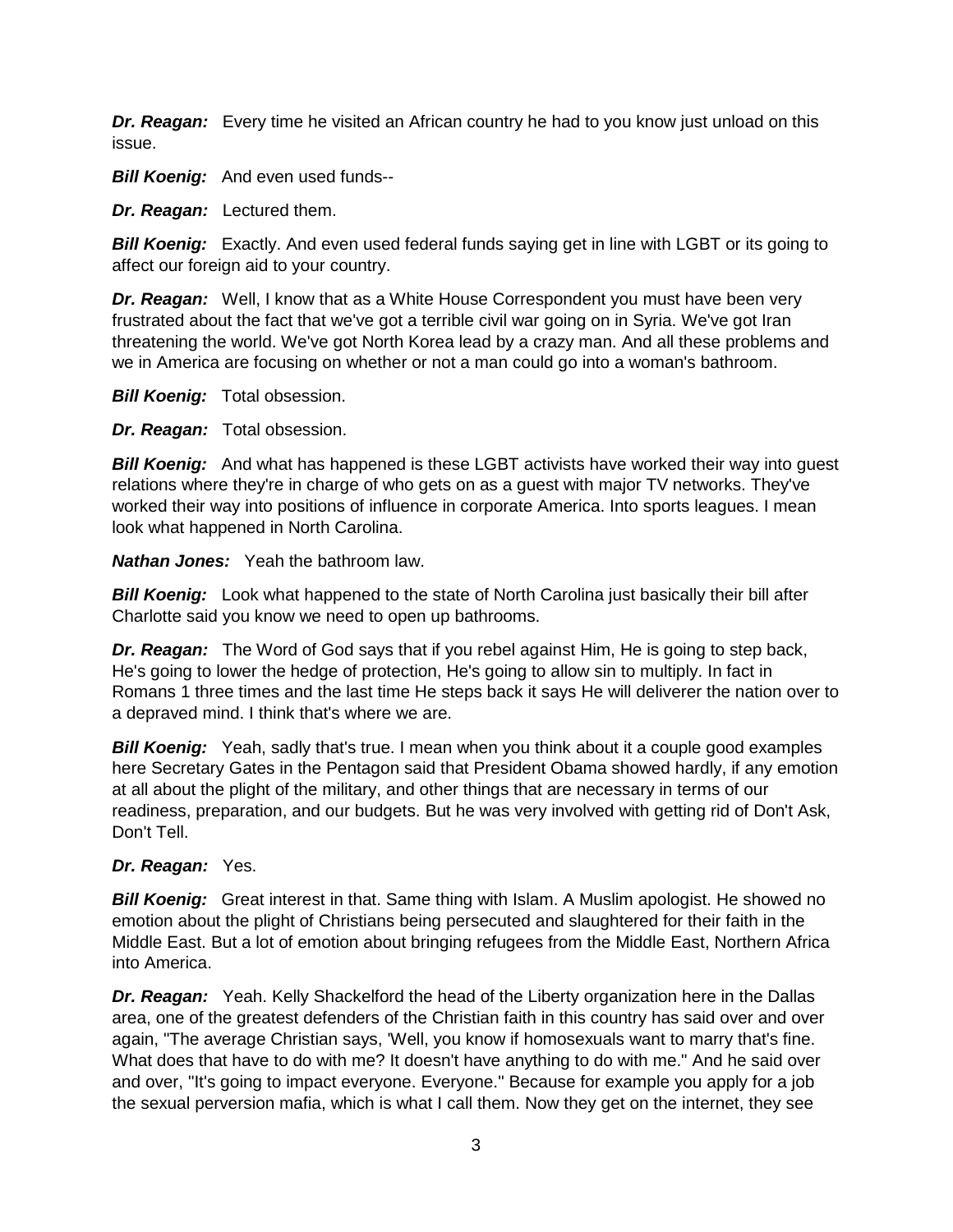what church you're going to. They see what sermons that person is preaching. And suddenly you're under attack because you attend a church where a person preaches a sermon that says homosexuality is sinful.

**Bill Koenig:** Absolutely. And Christians having to go to sensitivity programming whether it is in the US military. I have a friend whose son graduated from the Naval Academy, is in South Korea right now. And he said one of the reasons he would like to leave the military he's tired of these transgender programs that they have to go through as being part of the military.

*Dr. Reagan:* And that's what the Chinese communists used to do. Put people in groups, and surround them. And then everybody bombard them to get them to change their way of thinking.

**Bill Koenig:** Yeah, and I have a friend that works for a Fortune 100 company.

*Dr. Reagan:* Yes.

*Bill Koenig:* You know they are going to have to go once, if not twice a year go through sensitivity programming about LGBT and about transgenderism.

*Dr. Reagan:* And basically what that means is you've got to not only accept it, you've got to endorse it. Tolerance anymore doesn't mean to just accept it.

*Bill Koenig:* No, it's a one-way street for them.

*Dr. Reagan:* It means you've got to endorse it.

*Bill Koenig:* It's a one-way street.

*Dr. Reagan:* Yeah.

*Bill Koenig:* No, tolerance towards us.

*Nathan Jones:* And is that why you wrote this book? You wanted to--

**Bill Koenig:** That is one of the reasons.

*Nathan Jones:* One of the reasons, OK.

**Bill Koenig:** When I was praying about the book, about doing the book the Lord really put it in my heart, the Holy Spirit put in my heart seminaries.

#### *Nathan Jones:* OK.

*Bill Koenig:* And there are seminaries: One is Muslim apologists. Number two Islam in the Middle East. Number three what has happened to our US military. Number four LGBT- he owns it. Number five his faith on his terms. And then will America every recover? And then in the chance for him to repent personally in my final chapter. And also a little bit about his background to get a better idea of what influenced him to the extent. But I just saw, you know being, it is kind of a catharsis, I saw this go on for eight years. You couldn't get involved actively in the press briefings to the extent that you would be shouted down, or they would attempt, shouting down might be too strong, but they would not appreciate any question that's contrary to his moral, or I call it immoral sex agenda.

*Nathan Jones:* Soft all questions, huh?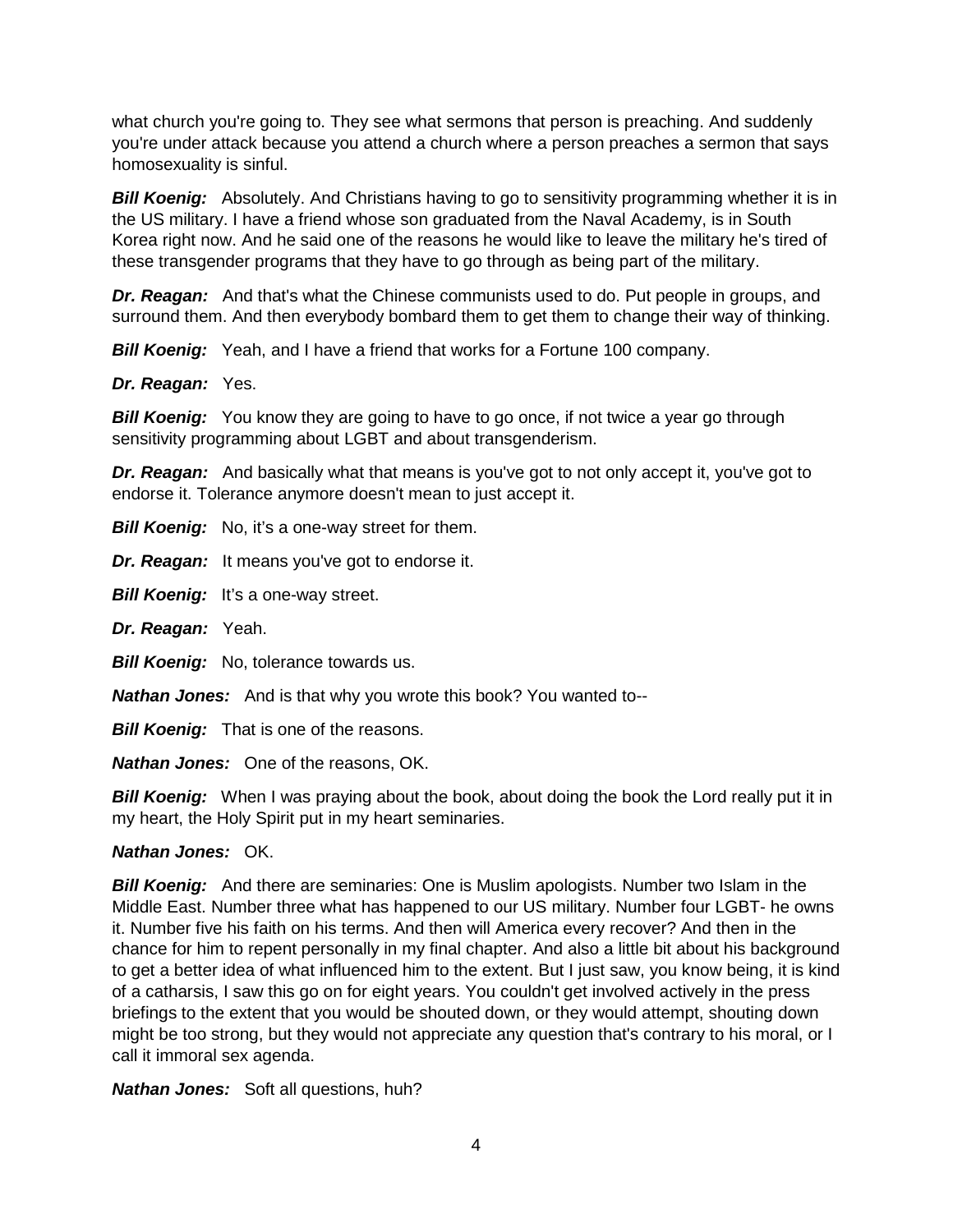**Bill Koenig:** Or immoral agenda. And so, I just felt that there were a lot of things that were taking place that needed to be documented. And I used his own words. The Lord put in my heart, use his own words. Where we as believers that have a God, a fear of our Lord that at once a believer reads this and sees what happened they'll see it for what it is. And most people who read the book are just in complete awe of what had taken place.

*Dr. Reagan:* Well tell you what, we are going to take a brief break and then we'll come back and we are going to look at some other aspects of your book. As to whether or not he was a Muslim apologist, and his attitude toward Israel, and his personal religious faith, and so forth. So, we'll look at that.

*Bill Koenig:* Great.

### **Part 2**

*Nathan Jones:* Welcome back to Christ in Prophecy and our interview with White House Correspondent Bill Koenig.

*Dr. Reagan:* Well, Bill I want to jump into a different topic now and that is one that people seem fascinated with and that is based on his words and actions many have claimed that President Obama was a closet Muslim. He claimed to be a Christian. Was he either one, or is he just a humanist?

*Bill Koenig:* Dave, when I put the chapter two together, "Muslim Apologists" "Obama Muslim Apologist" I read his speeches. I remember seeing him present at June 4, 2009 in Cairo, Egypt to the Muslim world. Basically he was an apologists for Islam. He was talking about Thomas Jefferson honoring the Koran to the point that he had a copy of it in the White House library. Well, Thomas Jefferson had a copy because he was trying to figure out what motivated them.

*Dr. Reagan:* I have a copy.

**Bill Koenig:** What motivated the Barbary pirates?

*Dr. Reagan:* I know.

*Nathan Jones:* Yeah.

**Bill Koenig:** We had a problem with the Barbary pirates who were Muslims so we need to understand what influences them. I wish, I wish our think tanks in Washington would read the Koran too, they would have a lot better handle of what is taking place today.

*Dr. Reagan:* Well I nearly fell out of my chair when he went to Cairo and talked about the great Muslim contribution to the development of America. I thought what?

**Bill Koenig:** Oh, on and on. Exactly. On, and on just like this. And you know as long as I'm President the door of America are open to you. Reading his speeches at the Turkish Parliament in April of 2009. And his address to the Muslim world. His bowing down to King Abdullah of Saudi Arabia. And then his February speech last year to a mosque in Baltimore. You just read what he says. You read what he says and watch him present it.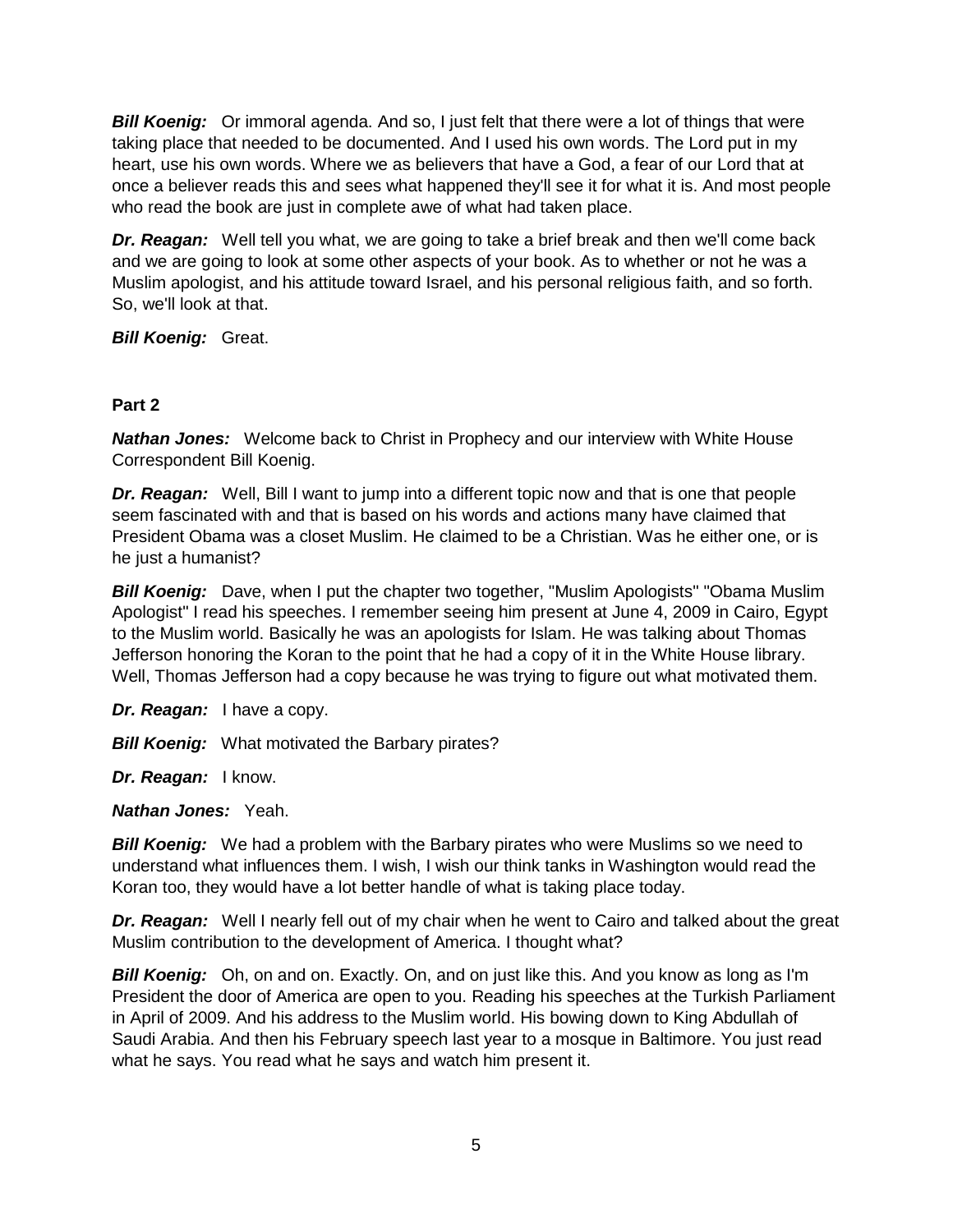*Dr. Reagan:* Well, I know one thing for sure, and I wrote this before he took the oath of office. That he could say he's a Christian all day long, but Christians do not take the position that he took in an interview that he did when he was a State Senator in Illinois.

*Bill Koenig:* Right.

*Dr. Reagan:* A very extensive interview in which he said, "There are many different roads to God."

**Bill Koenig:** That's right.

*Dr. Reagan:* And it took many other very unchristian positions.

*Bill Koenig: That's right.* 

*Dr. Reagan:* It was obvious he was simply a cultural Christian in name only, but that was all.

*Bill Koenig:* Well, that is exactly right. He did that with evangelical leaders before the election. Told them he believed there were multiple paths. And the other thing too, you see, he was told if you are going to be in politics in South Chicago you need to be part of a church. So who did he pick? Reverend Wright's church.

*Nathan Jones:* And that's not pseudo-Christian that is more, black liberation theology, right?

*Bill Koenig:* That is exactly right.

*Dr. Reagan:* He sat there, what for 20 years? And listened to this guy rant and rave about his anti-Semitic sermons.

*Nathan Jones:* And how much he hates America.

**Bill Koenig:** Exactly. And that's right. And then you know every once in a while Obama's faith would be questioned, nationally, so what'd he do, he'd grab his family and they went to church on Sunday with the White House Press in tow. They'd take all the photos, "USA Today," "New York Times," "Washington Post," then on Monday on the front page of the newspapers, "Obama is in Church." See he's a Christian, he's in Church. And he only went a few times like that. So, and the other thing is as I mentioned briefly in the first part of the program is he shows no emotion, or feeling toward the persecution of Christians throughout the Middle East. I mean they are being slaughtered for their faith. He shows no emotion.

*Nathan Jones:* He tells us to get off our high horse.

*Bill Koenig:* Well, and he did that at the National Prayer Breakfast.

*Nathan Jones:* Prayer Breakfast. The Prayer Breakfast.

**Bill Koenig:** When he was talking about the Crusades. I call it the Catholic Crusades.

#### *Nathan Jones:* Yes.

**Bill Koenig:** And then he talked about the Jim Crow Laws in the South. But he said for us not to be on our high horse. He never missed an opportunity, which wasn't a lot of times, but he didn't miss his opportunity to do things like that, to chastise Christians. And even in his book. In my book, "Obama Faith on His Terms" I went in and read his chapter in his book about his faith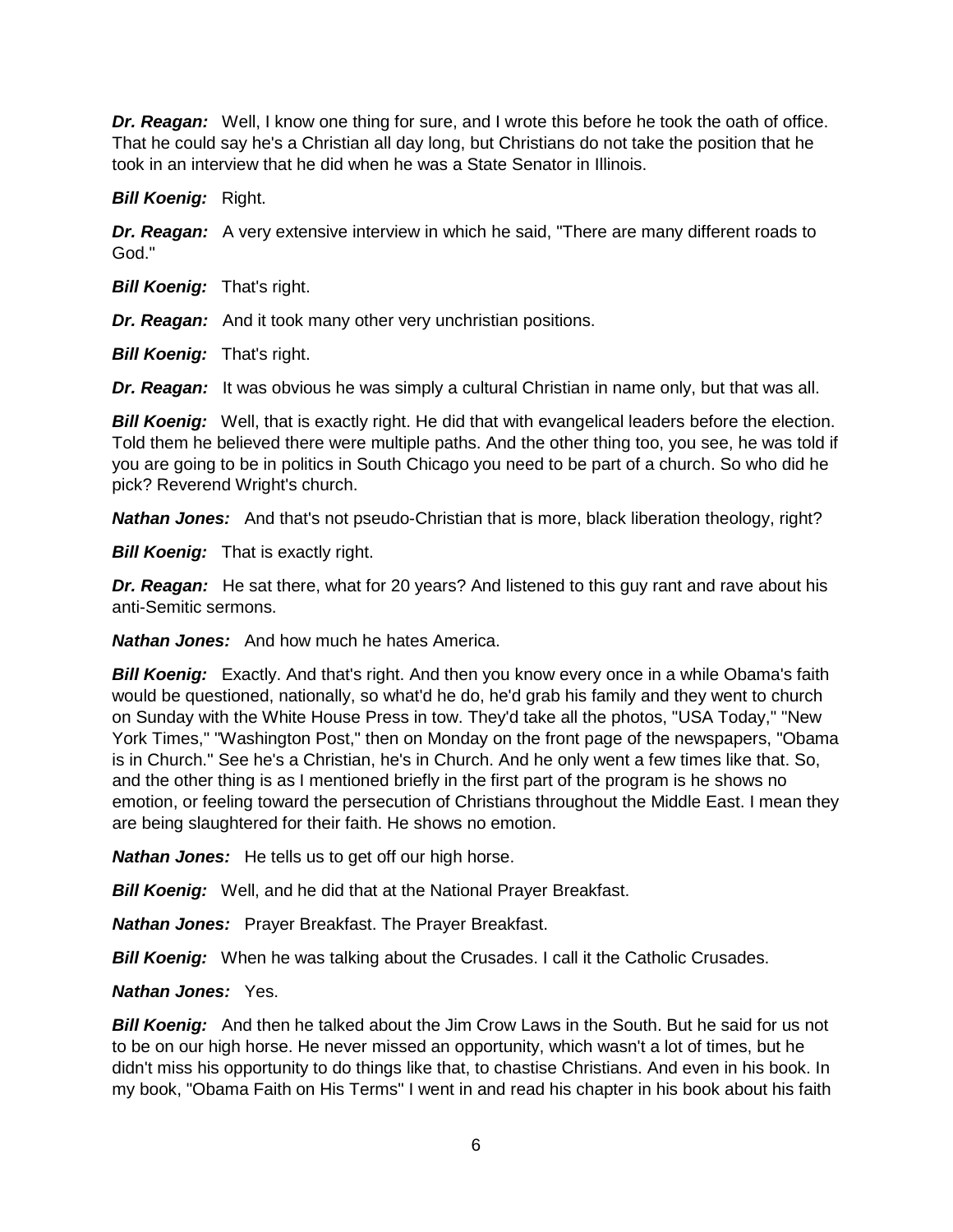in "Audacity of Hope" and it's convoluted. And its faith for his purpose. Its faith for his use. When it comes to LGBT he talks about those Roman scriptures. And then he'll go back and talk about the stoning in Leviticus for doing things. And it is a total distortion of the faith for his purpose.

*Nathan Jones:* Yeah, well if you listen to his speeches, "I, I, I, I." His worship that he worships is himself.

*Bill Koenig:* Absolutely.

*Dr. Reagan:* Well let's get to the military here for a moment.

*Bill Koenig:* Ok, sure.

*Dr. Reagan:* Go ahead.

*Nathan Jones:* Bill, well you say in your book, and I'm going to quote this, "Barak Obama was the ultimate subversive especially when it came to managing our military." What do you mean by that, the ultimate subversive?

*Bill Koenig:* Well, you know when you look at it our top generals being fired.

*Nathan Jones:* That was tragic.

**Bill Koenig:** The top generals in our--

*Dr. Reagan:* I think most people are not aware of that.

**Bill Koenig:** Oh, that's correct.

*Dr. Reagan:* He cleaned out the military or anyone who would object to LGBT?

**Bill Koenig:** Yeah, I have a family member that is a very staunch Democrat he had no idea about this.

*Dr. Reagan:* Wow.

*Bill Koenig:* He had no idea that Obama had gotten rid of about 200 of our top generals, and also colonels, generals and colonels. And then also the fact that how difficult it was for chaplains, Christian chaplains to be in the Obama military.

*Dr. Reagan:* Yeah, that was really hard.

**Bill Koenig:** Couple good examples Franklin Graham was disinvited from a prayer event during the National Day of Prayer at the Pentagon. And I mean his son has had five or six tours of duty, his West Point graduate son had had five or six tours of duty, maybe more than that now in Iraq and Afghanistan. And then Tony Perkins, Family Research Council, was disinvited from giving a prayer event at Andrews Airforce Base. Or General Boykin one of our Delta Force heroes was disinvited from a couple of events. Unbelievable, you just can't imagine the moral is at the worst. The readiness is the worst.

*Dr. Reagan:* Plus, he used the military really for social experimentation.

*Bill Koenig:* Exactly. That's what Admiral Lyons called it.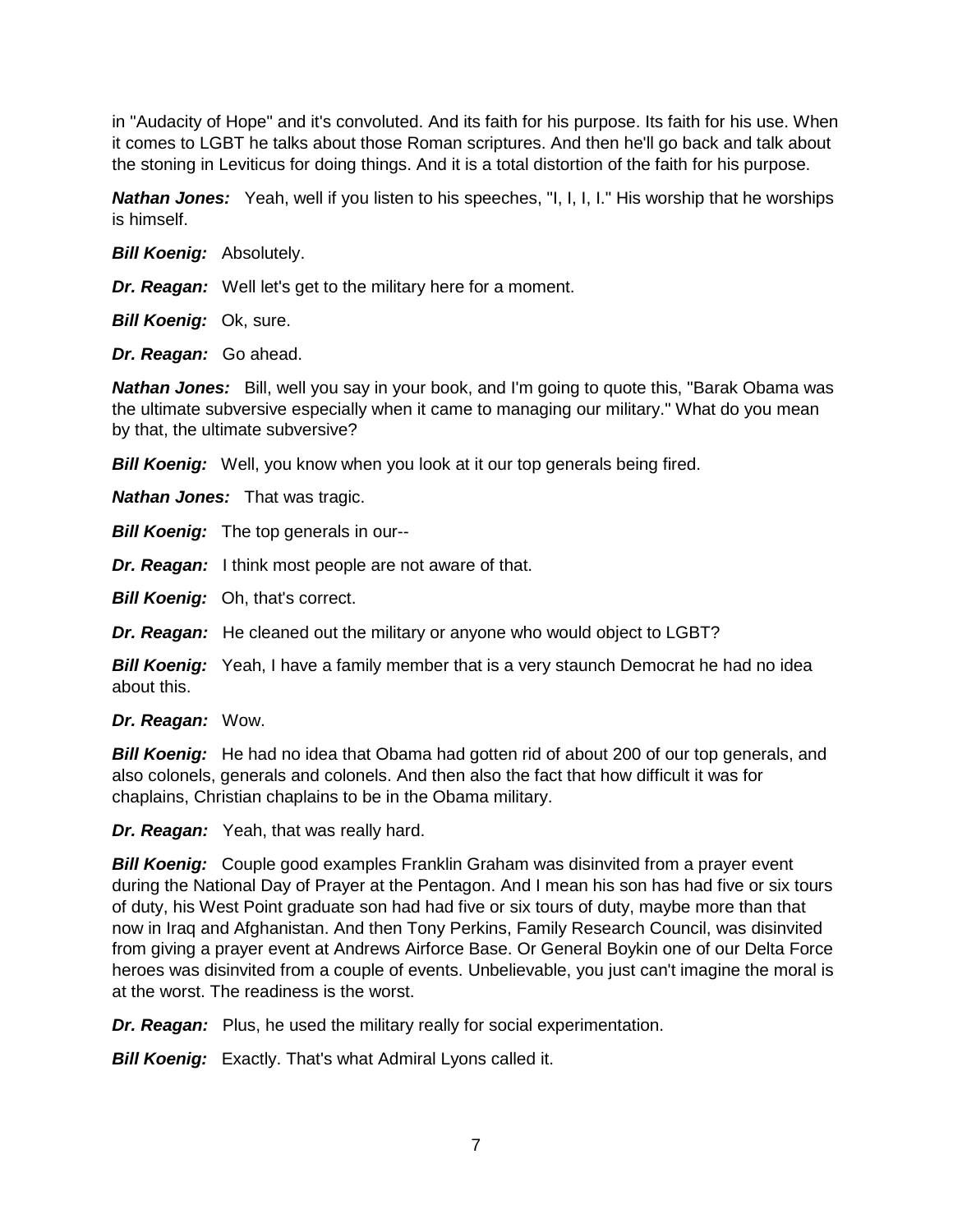*Dr. Reagan:* Our time is almost up on this segment so I want to get to the really important issue that I know is on your heart, and that is his relationship with Israel. What about it?

*Bill Koenig:* Well, you look at a couple of things. Number one is the Iran deal.

*Dr. Reagan:* Ah, yes.

*Bill Koenig:* You know he and John Kerry--

*Dr. Reagan:* He sold Israel down the river.

**Bill Koenig:** Yeah, yeah, absolutely. And he used the political power that he had and influence to get Democrats in the Senate to along with it. A bill to this point, I don't know if it's ever even been signed. But it's a horrible deal.

*Nathan Jones:* Iran hasn't been following it.

*Dr. Reagan:* It was really was a treaty. It should have been a treaty voted on by the Senate. But he got around the Senate by not calling it a treaty.

*Bill Koenig:* Exactly. Which it is a treaty and you need two-thirds approval in the Senate and the House in order for it to be approved.

*Dr. Reagan:* But he treated Netanyahu like he was a dictator of some banana republic.

*Nathan Jones:* He made him come through the kitchen.

**Bill Koenig:** Yeah, no press conference at all with Netanyahu during the eight years. The first time Netanyahu comes to the Trump White House they have a press conference.

*Dr. Reagan:* Oh, yeah, big honors.

**Bill Koenig:** I mean it's distinctively different. ISIS the junior varsity team, you talk about Islam in the Middle East, ISIS the JV team. We are moving out of Iraq too long. Now we've got Iran moving in. Iran is calling the military shots in Iraq now because we moved out. The Pentagon said we need to keep at least 10,000 troops in there because we can't move out too fast. Obama says, "I want to get out of there quickly." So, we got out of there quickly. And what happened? We left too quickly.

*Dr. Reagan:* Here the Democrats are claiming that the Russians interfered in our election and all, and so forth. And yet, he, Obama interfered in the elections in Israel, didn't he?

*Bill Koenig:* No doubt about it. In fact, he over \$300,000, I think it was \$325,000-\$350,000 in that range, attempted to have Netanyahu defeated.

*Dr. Reagan:* He sent a whole team over there.

*Bill Koenig:* Yeah, had a political team over there working his funds through the State Department. I mean unbelievable! To have a President of the United States attempting to basically overthrow the Prime Minister of Israel because they had to call a non-confidence vote, and have a new election.

*Nathan Jones:* An ally.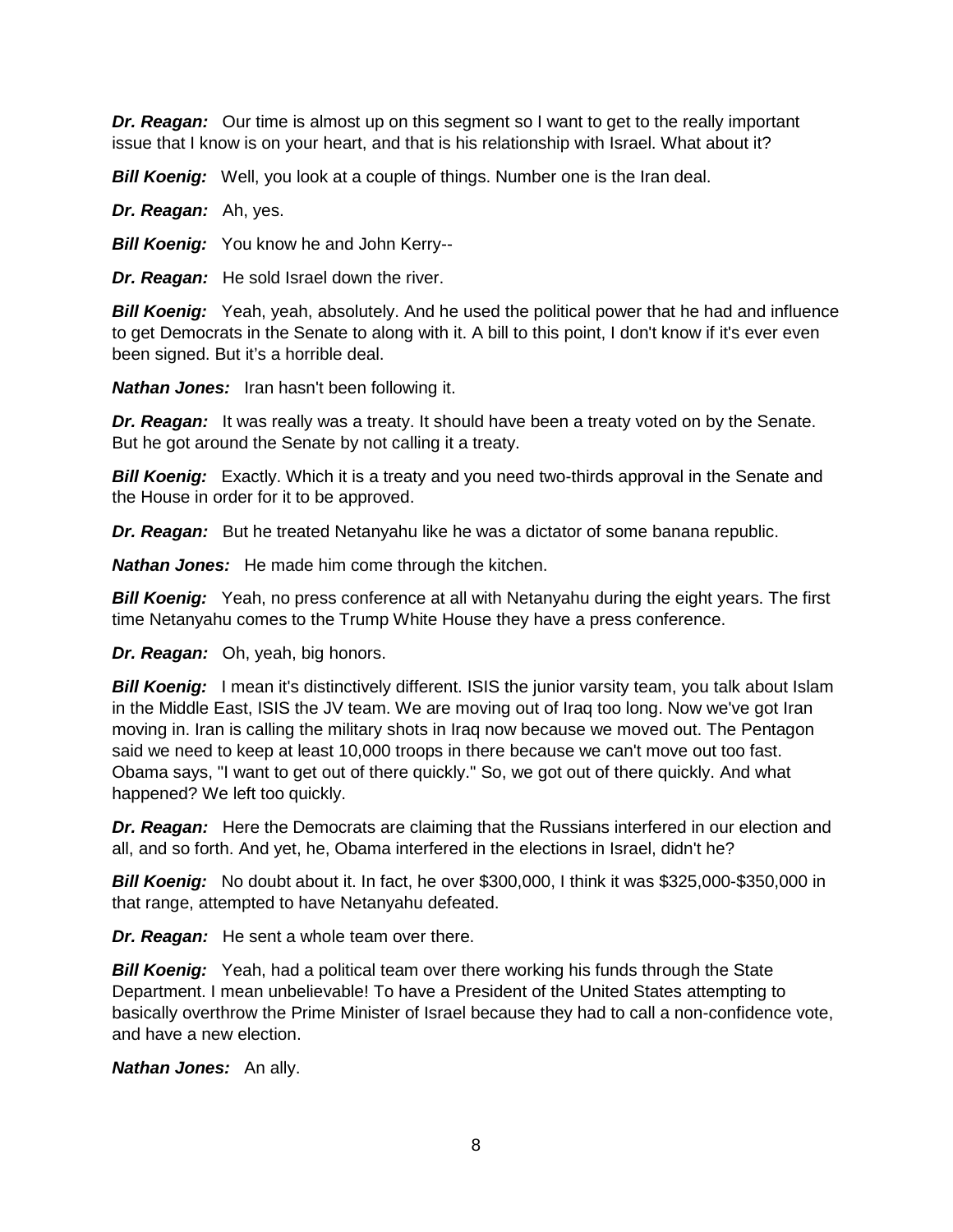**Bill Koenig:** Absolutely. So, the Middle East. And then telling the Saudi's who are petrified of a nuclear Iran that you need to get used to two major powers in the Middle East, Iran and yourself.

*Dr. Reagan:* Well you're well known for the book that you wrote called, *Face to Face*--

*Bill Koenig: Eye to Eye,* yeah.

*Dr. Reagan:* I'm sorry, *Eye to Eye* in which you pointed out that God has put remedial judgments upon this nation for our mistreatment of Israel. And this certainly has happened during the Obama Administration.

**Bill Koenig:** Absolutely. I'm updating that book right now Dave, and what took place when we put pressure on Israel to divide Judea, Samaria, and East Jerusalem, dramatic catastrophes happened. During Obama's time in office just like Bush, Clinton, and Bush so I'm updating it. There's over 40 major catastrophes that took place during the Obama, Clinton, Kerry time putting pressure on Israel to divide their land.

**Dr. Reagan:** Well, the Lord meant it when He said, "If you touch Israel, you touch the apple of my eye."

*Bill Koenig:* No doubt about it. And the God of Israel did not intend for Judea, Samaria, and East Jerusalem to be an Arab State.

*Dr. Reagan:* Yes.

*Bill Koenig:* No, not at all.

*Dr. Reagan:* He didn't regather the children of Israel from the four corners of the earth for them to turn it over to the Arabs.

**Bill Koenig: Exactly.** 

**Dr. Reagan:** And it's just unbelievable how we treated Israel under Obama. And I pray that is going to change.

*Bill Koenig:* Absolutely. I have a lot of detail in this book revealed not only the effect on Israel, but entire Middle East and also US allies in the Middle East that are crucial to the oil, and the defense of our nation and the powers of the world.

*Dr. Reagan:* Of course in the last few days of Obama's Administration he tried to do everything that he possibly could to accomplish goals he wasn't able to accomplish by signing documents. And one of the most horrible things he did was to betray Israel at the United Nations.

**Bill Koenig:** Yeah, that was December 23rd, they did not veto it.

*Dr. Reagan:* Lifted our veto.

**Bill Koenig:** They abstained. But what happened is and this was John Kerry denied the fact that he worked with New Zealand and a couple other countries behind the scenes. I mean we know for a fact that John Kerry was in New Zealand meeting with Prime Minister Key I think it was around November 13, 14 on this new resolution that was going to condemn Israel for settlement construction in Judea and Samaria. And just within a few hours of Kerry leaving, New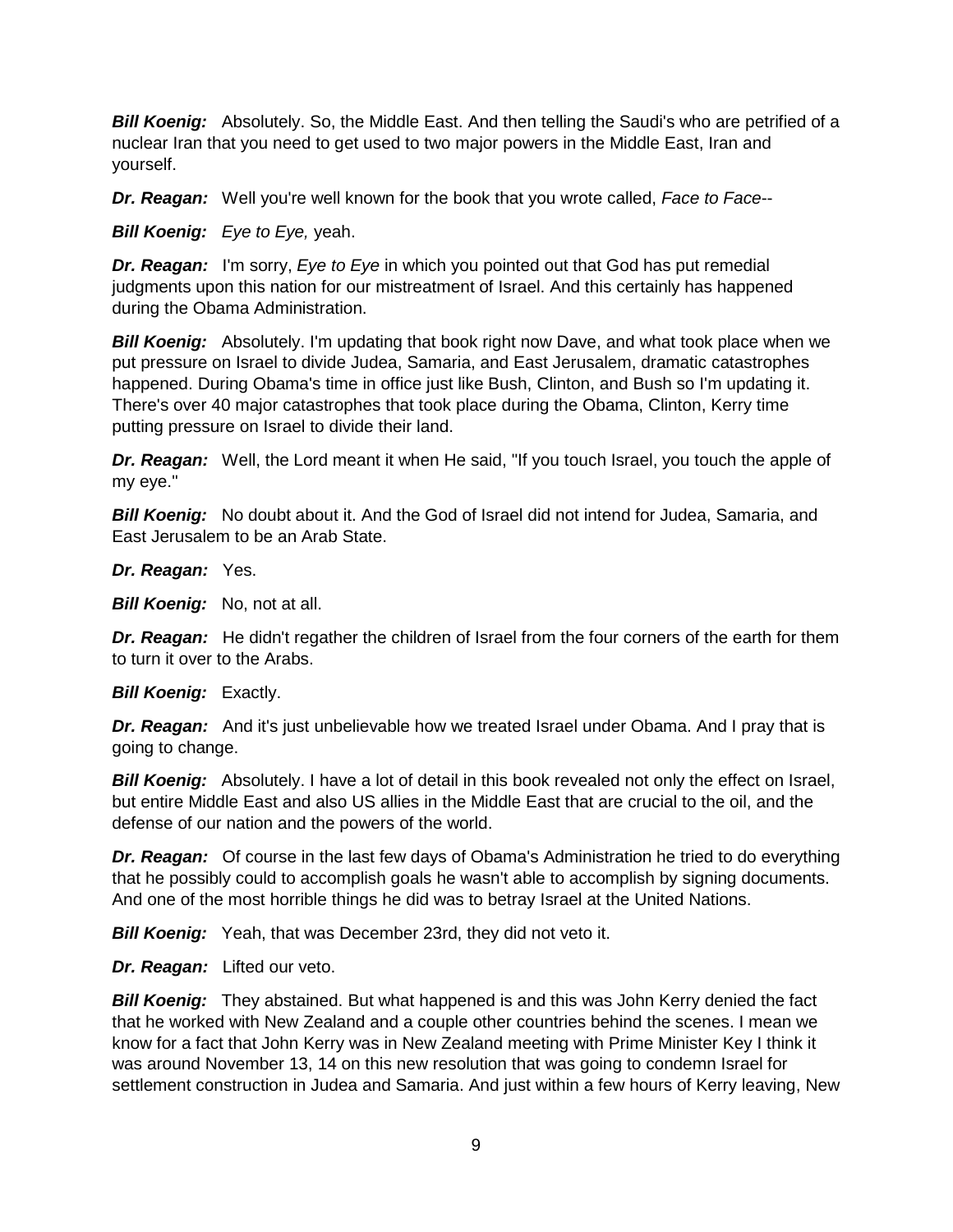Zealand it had a massive earthquake. Just within a couple of hours. And then a couple weeks later the Prime Minister of New Zealand stepped down. So, very interesting.

# **Closing**

*Nathan Jones:* Welcome back to Christ in Prophecy and our interview with White House Correspondent Bill Koenig.

*Dr. Reagan:* Well, Bill the next to the last chapter in this wonderful book of yours called, "Revealed: Obama's Legacy" next to last chapter is entitled "The Legacy: Will America Ever Recover?" What about it?

*Nathan Jones:* Good question.

*Bill Koenig:* Well, we are seeing the byproduct right now, Dave, as we watch the president, President Trump attempt to put his administration together. His cabinet positions together. The leaks that are coming out of our intelligent offices. The leaks that are coming out of the State Department. Obama's got a lot of people in place still. The process of replacing them has been very slow, and some are lifers. That's going to be one of his number one challenges. The other thing on the moral front. I've talked to other evangelical leaders on this, it's very difficult to take turf back. Like eliminating Don't Ask, Don't Tell. You know can you take that back? Same-sex marriage, you know telling people that you are taking that away. They are trying to do something on the trans-genderism legislation, Trump just did an executive order on that. So, you know these are things that have been put in place over the last eight years that are difficult to unravel.

*Dr. Reagan:* And everything he does is going to be challenged in court.

*Bill Koenig:* Everything. A good example of something somewhat innocent on his immigration policy that it was only 7 Muslim countries out of over almost 50 or 53 I think now.

**Dr. Reagan:** And if he has any power at all he has that power, I mean the Constitution makes that.

*Bill Koenig:* That's exactly right. So, what's happened? There was 25 lawsuits.

*Nathan Jones:* Over a travel ban?

*Bill Koenig:* On just a travel ban.

*Nathan Jones:* And every other president has done a travel ban, right?

**Bill Koenig:** Exactly. And as you mentioned in our pre-conversation here the ACLU raised \$25 million during this period of debate over the travel ban. So I'd say the difficulty is what's been left behind. The legislation that has been put in place. The executive orders can be reversed, but there was a lot of damage whether it is in Obama Care that's not working, or whether it is the moral LGBT agenda, transgenderism agenda. It was forced on education. It was forced on corporate America. A military that is so depleted right now it is going to take three, to five, to seven, maybe as long as ten years to replenish the military that was left in disarray. You know on, and on and on.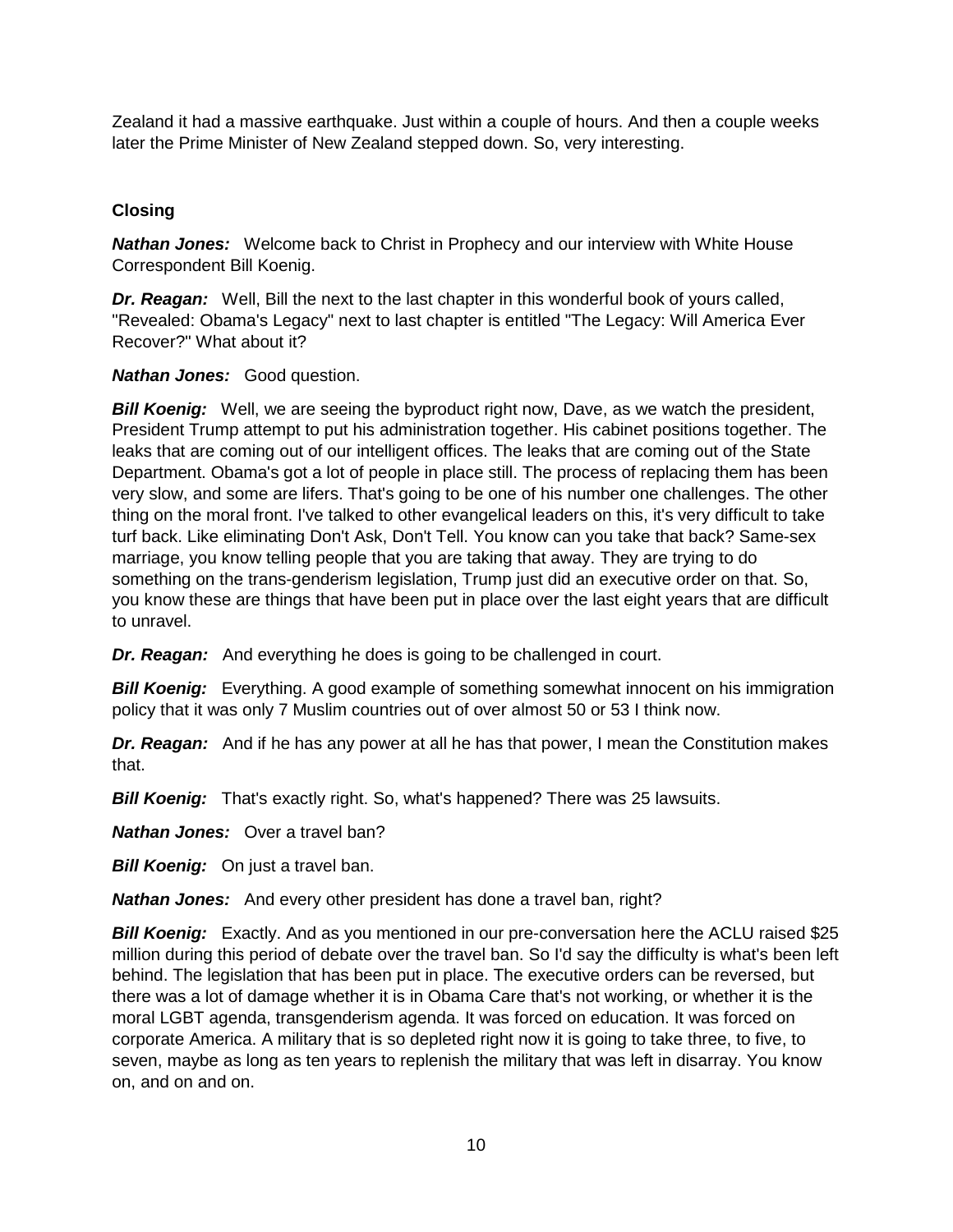*Dr. Reagan:* Plus he said he was going to drain the swamp in Washington D.C. And when you start trying to get rid of bureaucrats it's almost impossible.

**Bill Koenig:** Well, they're deeply entrenched, right.

*Dr. Reagan:* And protected by civil service laws.

*Bill Koenig:* Exactly.

*Dr. Reagan:* It's a major job.

*Bill Koenig:* It is, Dave.

*Dr. Reagan:* Bill, how about telling our viewers how they can get in touch with you. And also tell them about your newsletter.

*Bill Koenig:* Our website address is watch.org. That's W-A-T-C-H.org. And every Friday I put out a news report the "Koenig's Eye View from the White House" that is a summary of world news that happened that week that is prophetically, and biblically significant. It's 15-17 pages and it gives you a good idea of what happened that week that was biblical relevant. And as you know Dave all our final day markers are in play right now. We've never lived in a period of time such as this, with such an acceleration of final day events.

*Dr. Reagan:* 15-17 pages a week.

*Nathan Jones:* Every week. He's a writer.

**Bill Koenig:** Yeah, fortunately I have some good help. But it's a, literally it is so difficult.

*Dr. Reagan:* Is there any hope for the Washington Press Corp?

*Bill Koenig:* Uh.

*Dr. Reagan:* That's a loaded question.

*Bill Koenig:* Yeah, well I think it is about 85-90% liberal, and they are not going to give up their turf. And they are going to do everything they can to destroy Trump's success. And they are going to do everything they can to make sure he's not successful. And I predicted this two weeks before the election if Trump is elected this will be a turf war beyond anything we've ever imagined or ever seen.

*Dr. Reagan:* And I image they are particularly galled over the fact that he tries to go around them.

*Bill Koenig:* Absolutely.

*Dr. Reagan:* Because after all they are very important.

**Bill Koenig:** Absolutely. In their own minds. And they're legends in their own minds. And they were real tough on George Bush. We haven't seen anything like this. It's real tough.

*Dr. Reagan:* It's going to be a real brawl.

**Bill Koenig:** It is a brawl. And this is a turf war. And they've entrenched. They've been trenched in the courts. They've been trenched in some of the legislature. Even though the